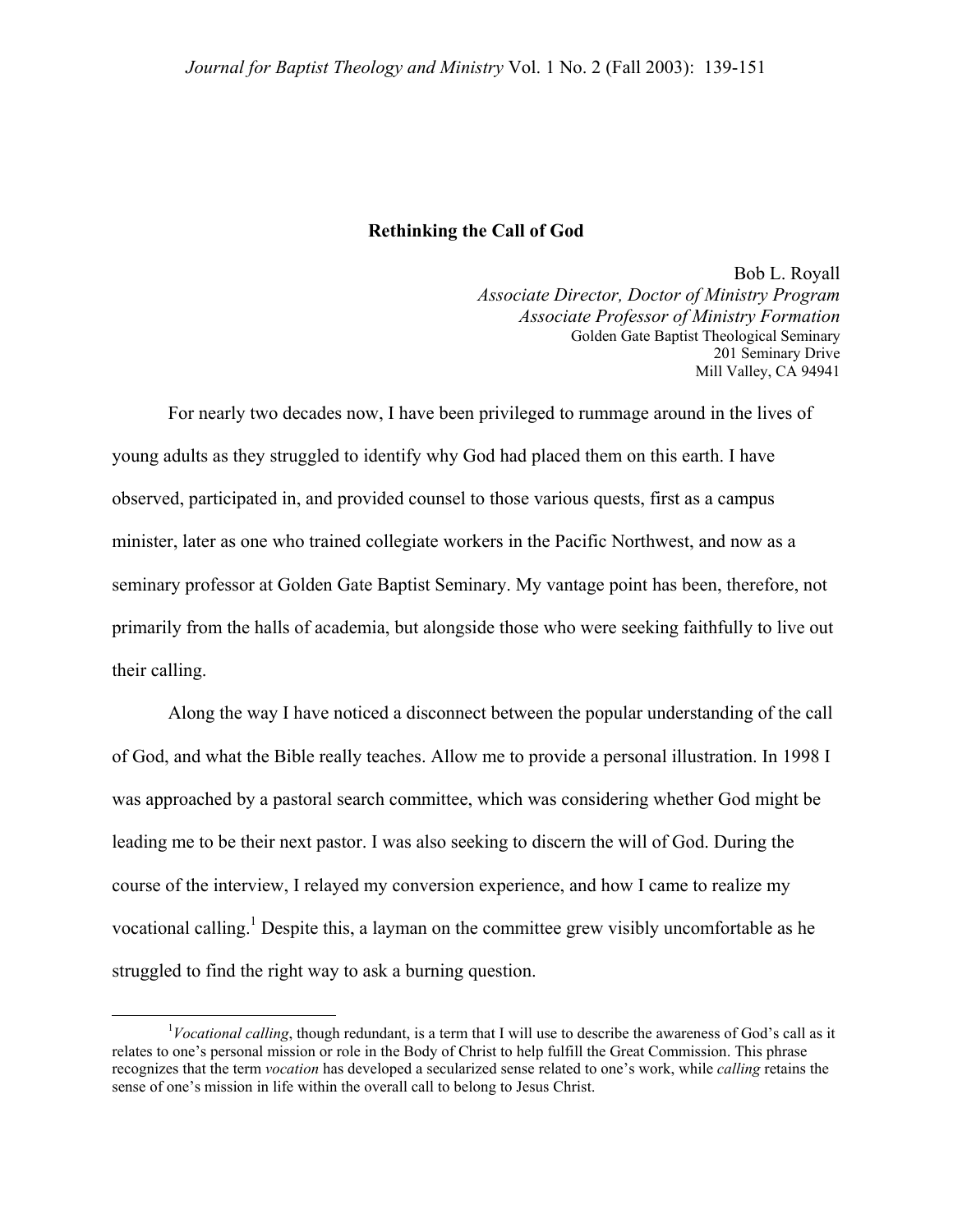Finally, he blurted out, "But when did you come to believe that God was calling you into *the ministry* [emphasis mine]?" By that time he knew that I had already completed twelve years in full-time Christian service. His question betrayed a theology that the call of God was neither more nor less than a call to the pastorate. If pressed, he might have conceded that there could, perhaps, also be a separate call to missionary service. Beyond those two categories fell everyone else—the great host of un-called people!

Gordon T. Smith, speaking of his own early religious education, echoes a similar experience: "I remember hearing it suggested when I was a young man that if we really loved the Lord we would be missionaries; and if not missionaries, then pastors; and if not missionaries or pastors, then at least business people (in 'secular work') who could support those with the 'sacred callings."<sup>[2](#page-1-0)</sup>

This popular understanding of calling has roots in Christian history. Early Christianity was essentially a movement mostly devoid of a clergy/lay distinction. All believers shared in the ministry of the church, according to gifting. However, the demands for structure in the merging church along with the emergence of vexing theological controversies in the post-apostolic age, nudged the church toward a professionalized ministry. This was coupled with a popular piety which looked to Old Testament priestly models of leadership and embraced a sacramental view of the Lord's Supper.<sup>[3](#page-1-1)</sup> Eventually, the division between priest and the 'non-religious', to use Catholic terminology, became firmly entrenched. While the Protestant Reformation served as a corrective, with its emphasis on the priesthood of all believers, it did not go far enough.<sup>4</sup>

<span id="page-1-1"></span><span id="page-1-0"></span> $3$ Ibid., 39ff.

<span id="page-1-2"></span> $\rm{4}$ Ibid., 45ff.

 $\frac{1}{2}$ <sup>2</sup>Gordon T. Smith, *Courage and Calling: Embracing Your God-Given Potential* (Downers Grove: InterVarsity Press, 1999), 24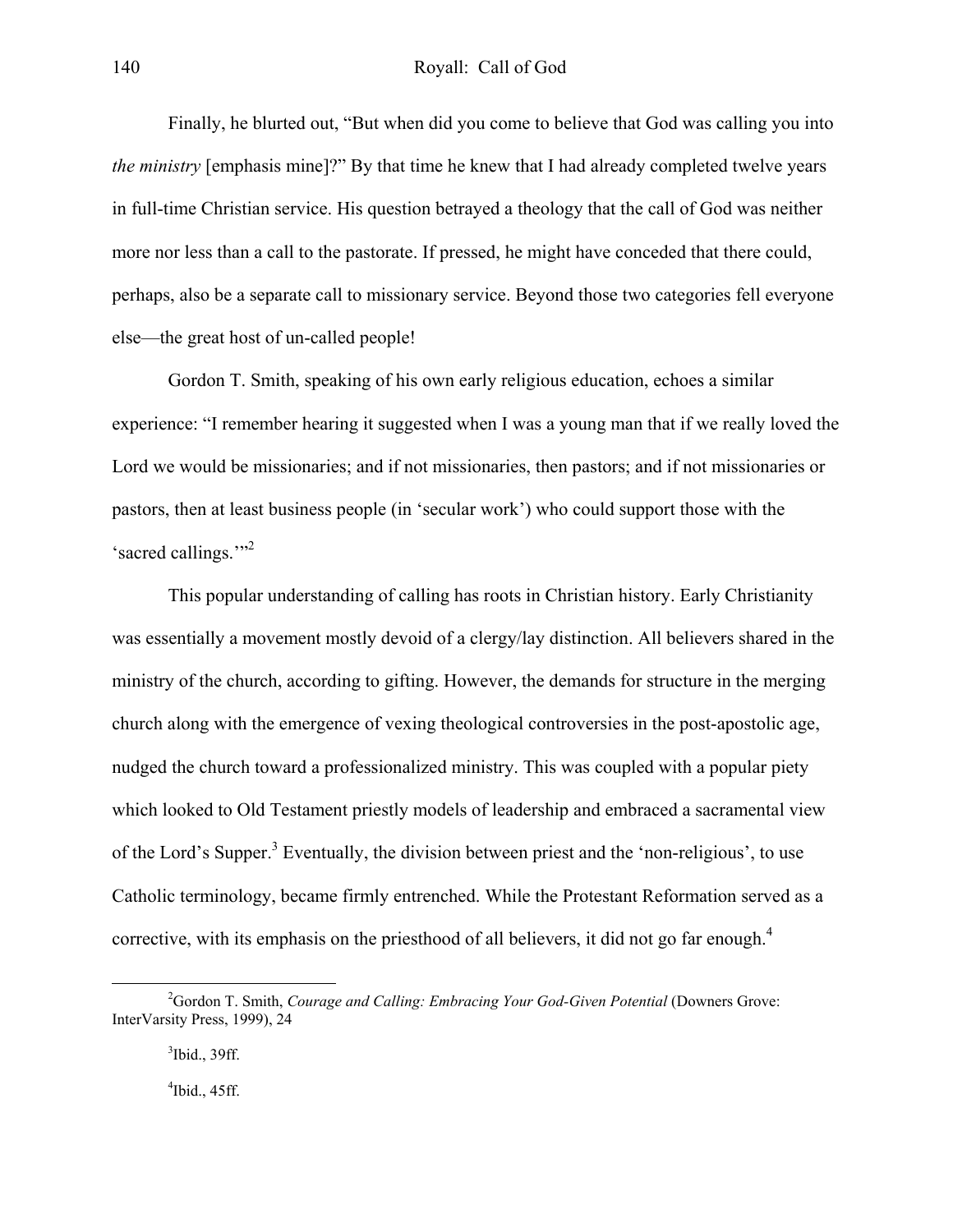Today, Baptists and other evangelicals wrestle with a tension between the Church as the people of God, and the Church as being divided between clergy and laity, for a variety of reasons. First, conservative evangelicals, including Southern Baptists, are highly vested in upholding a high view of Scripture. Certainly the role in the church that is most closely associated with the Word is that of the pastor—the one who brings the message week in and week out. However, alongside that key servant are a host of others who teach and live out that same Word in a myriad of different ways. A truly biblical understanding of calling should enhance all aspects of calling without diminishing the call of the pastor.

First Corinthians 14:1 is a verse that some use to justify an exalted view of pastoral calling: "Follow the way of love and eagerly desire spiritual gifts, especially the gift of prophesy." Many evangelicals would equate the word *prophesy* in this case with preaching. The context of this passage concerns the relative importance of the intelligible spoken word over that of ecstatic utterances, or tongues. In its original context, Paul likely was referring to spontaneous, but intelligible utterances over the carefully prepared sermons as practiced by most pastors today. Gordon Fee states this case well: "By prophesy, of course, as the full evidence of this chapter makes clear, he does not mean a prepared sermon, but the spontaneous word given to God's people for the edification of the whole. Most contemporary churches would have to be radically reconstructed in terms of their self-understanding, for such to take place."<sup>5</sup> Such reconstruction of worship services would, indeed, involve a larger role for those other than the pastor, including those referred to, in today's terminology, as lay people.

Within American culture (and perhaps throughout the world) there are also parallel developments toward professionalism, paired with a growing spectator mentality. This has

<span id="page-2-0"></span> $rac{1}{5}$ <sup>5</sup>Gorden D. Fee, *The First Epistle to the Corinthians*, The New International Commentary on the New Testament, ed. F.F. Bruce (Grand Rapids: William B. Eerdmans Publishing Company, 1987), 660.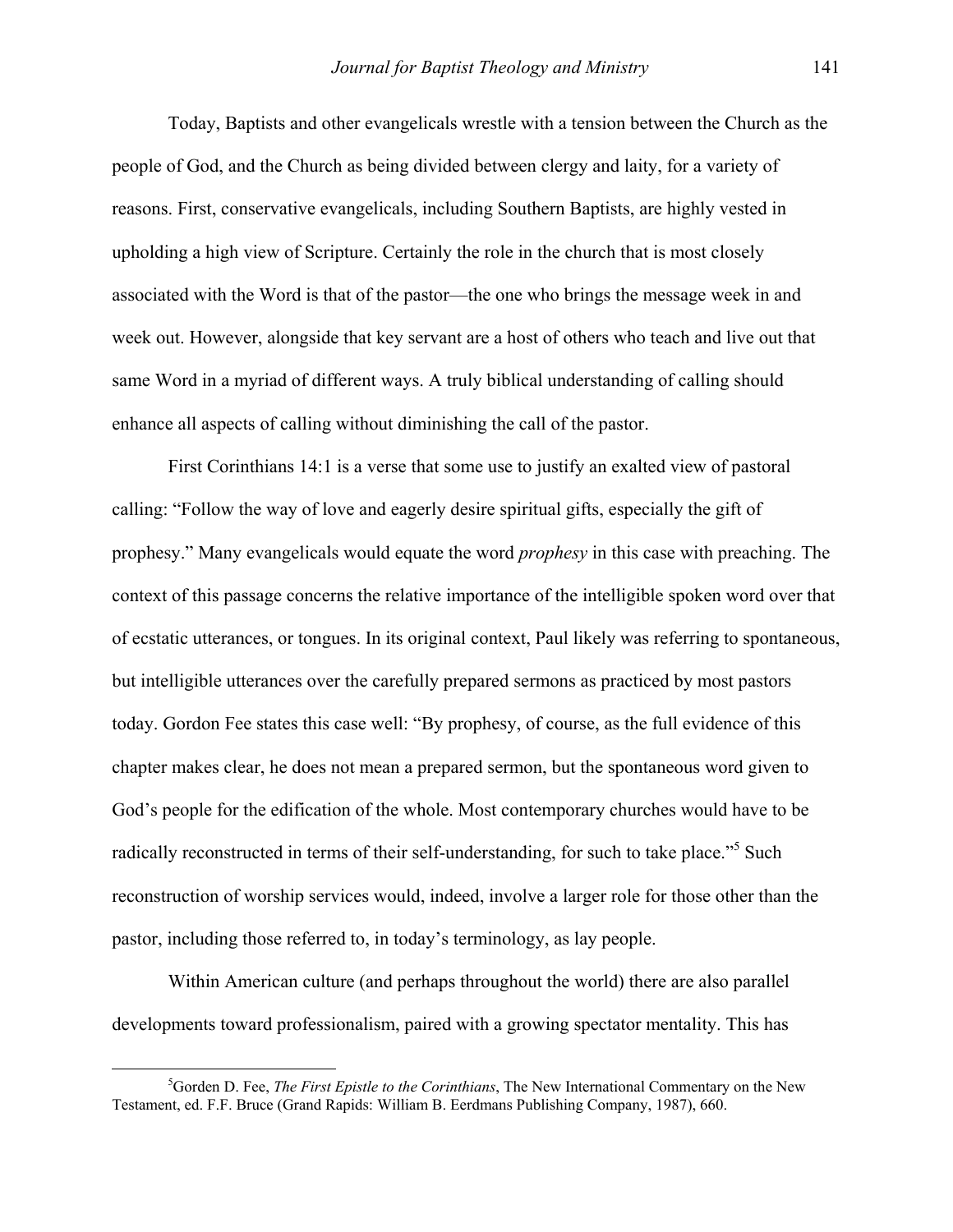impacted the church in negative ways as lay persons have abandoned their own responsibilities as witnesses and ministers, deferring instead to the 'hired guns.'[6](#page-3-0)

A final impetus to note for exalting the pastoral calling over against other callings is to restore the high value of the pastorate in light of its devaluation within the Church and contemporary society. Henry Blackaby and Henry T. Brandt express this sentiment in *The Power of the Call*. "In recent years I have watched many people diminish the sacredness of God's specific call to be a shepherd to his people. We heard people say, 'Everyone is called.' But in the Scriptures, God calls some to shepherd His people. The call and the enabling are special. Do not let anyone explain away your high calling, and make it common to all. It is not common."<sup>[7](#page-3-1)</sup> Stevens recognizes this issue as well: "It is widely acknowledged that pastors are facing an identity crisis, a crisis which may be deepened by the pastor-as-equipper emphasis now being promoted by many, including myself. Simply put, if there is no single activity that is the exclusive prerogative of the pastor, including equipping, is there anything left?"<sup>8</sup>

One wonders why, despite these arguments, we must sacrifice the idea of a vocational call for all Christians to give proper regard for the pastorate? They are not mutually exclusive, nor would the various lists of spiritual gifts give credence to the concept of a pastoral calling being special while other callings are not. What may be missing in this argument is a parallel realization that all believers share in both a general and a specific call.

<span id="page-3-0"></span> <sup>6</sup> For an excellent discussion of how television has moved the Church toward a spectator focus, see chapter eight entitled 'Shuffle Off To Bethlehem' in Neil Postman, *Amusing Ouselves To Death* (New York: Penguin Books, 1986).

<sup>7</sup> Henry Blackaby and Henry T. Brandt, *The Power of the Call* (Nashville: Broadman and Holman, 1997), 28.

<span id="page-3-2"></span><span id="page-3-1"></span><sup>8</sup> R. Paul Stevens, *The Abolition of the Laity* (Carlisle, UK: Paternoster Press, 1999), 51.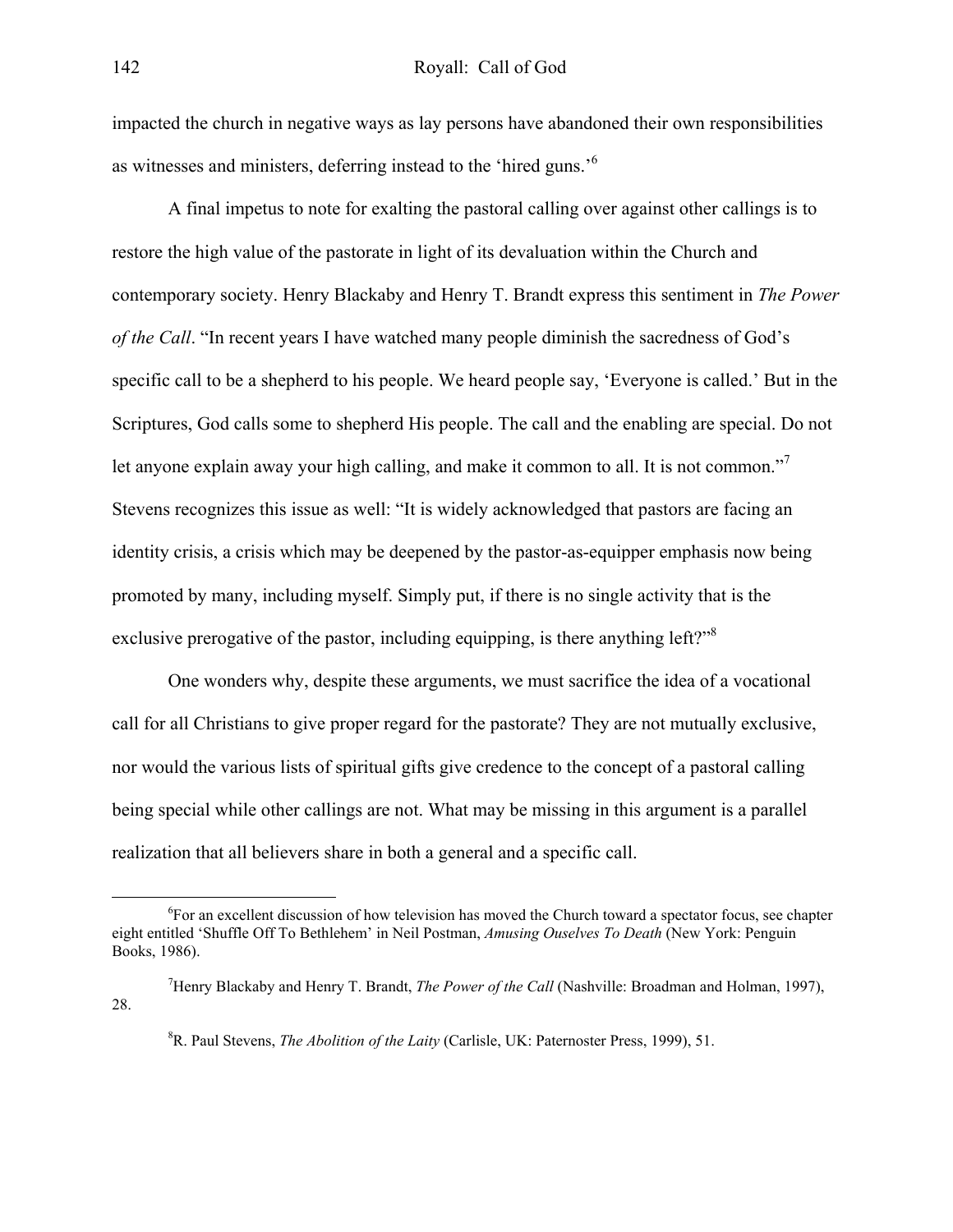A careful examination of the New Testament reveals that the call of God, if seen in its full scope, is much broader and richer than the flawed popular understanding envisions. The first chapter of Romans especially reflects a clear theology that the call of God applies to all people. Nor is there a general call to all who will believe, then a specific call that is only for the select few. Rather, all share fully in the call of God. It is first and foremost a call to belong to Jesus Christ. Everything else, including vocation and lifestyle, are simply implications of that call. Further, all believers, and not just pastors, are expected to fully live out their calling in its vocational and its lifestyle implications.

According to James D. G. Dunn, the introduction to Romans consists of three sections within chapter one. In verses 1-7, Paul introduces himself elaborately and gives a typical greeting to his readers. Verses 8-15 contain Paul's stated hope of visiting the Christians in Rome. Finally, Paul introduces the main theme of his letter in verses 16-17.<sup>[9](#page-4-0)</sup>

Rom. 1:1-7 is an excellent passage to see the multifaceted nature of the term *call*.

Paul, a servant of Christ Jesus, *called* to be an apostle and set apart for the gospel of God—the gospel he promised beforehand through his prophets in the Holy Scriptures regarding his Son, who as to his human nature was a descendant of David, and who through the Spirit of holiness was declared with power to be the Son of God by his resurrection from the dead: Jesus Christ our Lord. Through him and for his name's sake, we received grace and apostleship to *call* people from among all the Gentiles to the obedience that comes from faith. And you also are among those who are *called* to belong to Jesus Christ. To all in Rome who are loved by God and **called** to be saints: Grace and peace to you from God our Father and from the Lord Jesus Christ. [words in bold for emphasis]<sup>[10](#page-4-1)</sup>

The term *call* or *called* is used four times in verses 1-7. Paul first speaks of being "called to be an apostle" (v.1). This might initially lead a reader to conclude that the popular use of the term *call* as being a lifelong divine assignment to a particular task may be the central meaning of

 $\frac{1}{9}$ <sup>9</sup> James D. G. Dunn, *Romans 9-16*, Word Biblical Commentary, ed. Bruce M. Metzger (Dallas: Word Books, 1988), 3.

<span id="page-4-1"></span><span id="page-4-0"></span><sup>10</sup>Unless labeled otherwise, all scriptures cited are from the *New International Version of The Holy Bible.*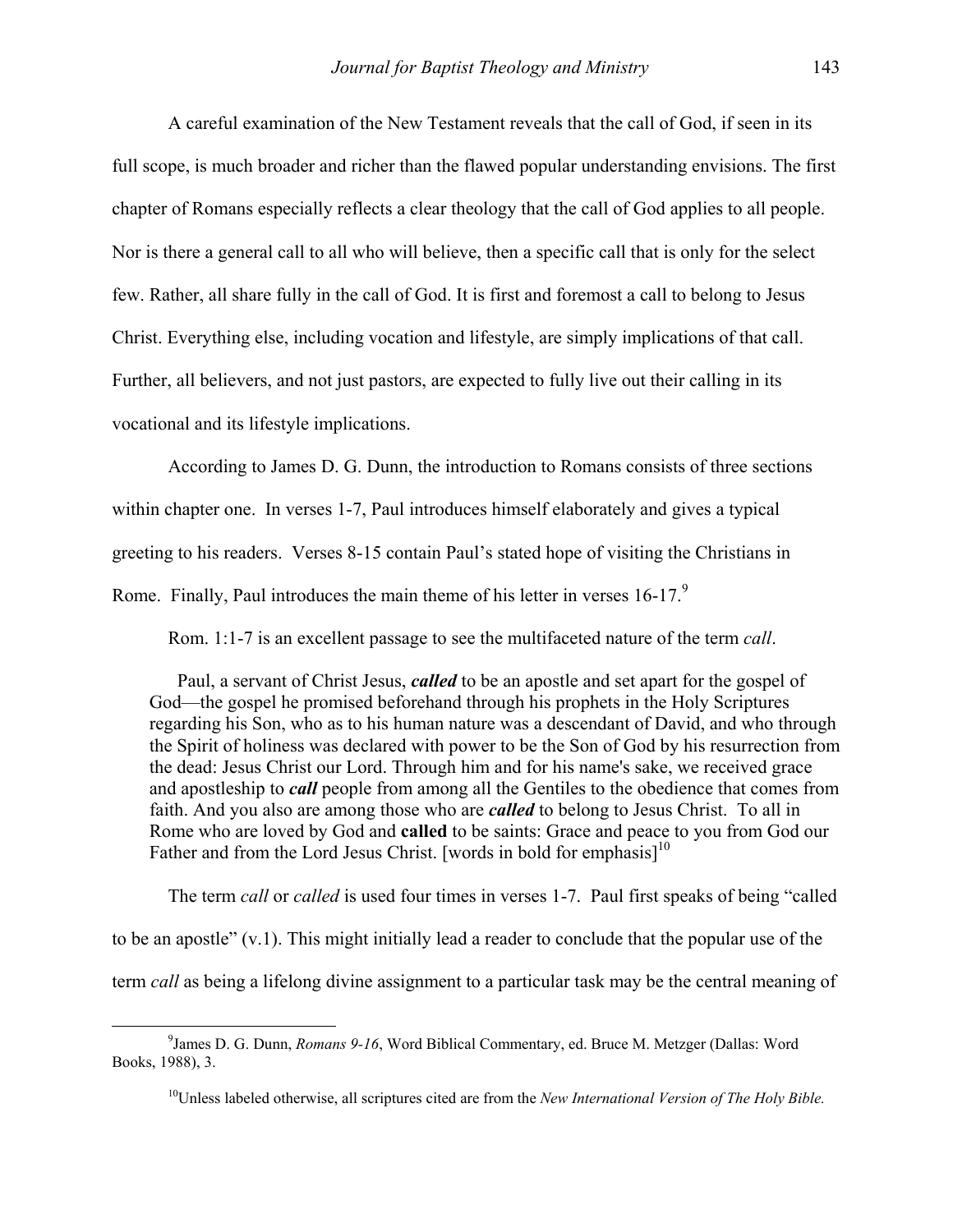the word. One should note, though, that Paul's calling was not to the pastorate, but to apostleship. Nor, according to Stevens and David Faulk, should this be a model for all pastoral callings:

Paul uses "call" to describe his own anointing as an apostle. . . . But he never offers his experience of a personal commission as a model for the general or special call to be experienced by other believers. David Faulk shows that Paul's call is both conversion and commissioning. The conversion 'call' he shares with all other believers through history. The commission call is unrepeatable. It is not a paradigm for the "call" of church leaders today. $^{11}$  $^{11}$  $^{11}$ 

Paul also clarified that his apostolic summons included a grace gifting and assignment to

"call people from among all the Gentiles to the obedience that comes from faith." The Roman

Christians are next reminded that they, too, are "called to belong to Jesus Christ." Finally, in his

greeting, Paul refers to the Roman believers as those who are "called to be saints" (v. 7).

The last two occurrences of this term clearly refer to salvation, not to apostleship. Leon

Morris clarifies the term's essential meaning.

Christians are people whom God has called. He goes on to speak of being called to belong to Jesus Christ. There is a responsibility attaching to call. Those called belong to Christ. Their lives are his. . . . The call of the rank and file of the Roman church balances that of the great apostle. Great leaders are called, but then so are all God's lowly people. Saints is a term frequently used in the New Testament to denote Christians in general. . . . The term reminds us of the essential character of being Christian. The word basically signifies set apart, separated.<sup>[12](#page-5-1)</sup>

Three Greek words form the primary foundation for the theological use of the term call.

"*Kaleo*" means *to call*, "*klesis*" refers to *calling*, and "*ekklesia*" translates as *assembly* or

<sup>&</sup>lt;sup>11</sup>Stevens, 153. Embedded quote from D.J. Falk, "A New Testament Theology of Calling with Reference to the 'Call to the Ministry'" (MCS thesis submitted to Regent College, Vancouver, May 1990), 133.

<span id="page-5-1"></span><span id="page-5-0"></span><sup>12</sup>Leon Morris, *The Epistle to the Romans* (Grand Rapids: William B. Eerdmans Publishing Company), 52.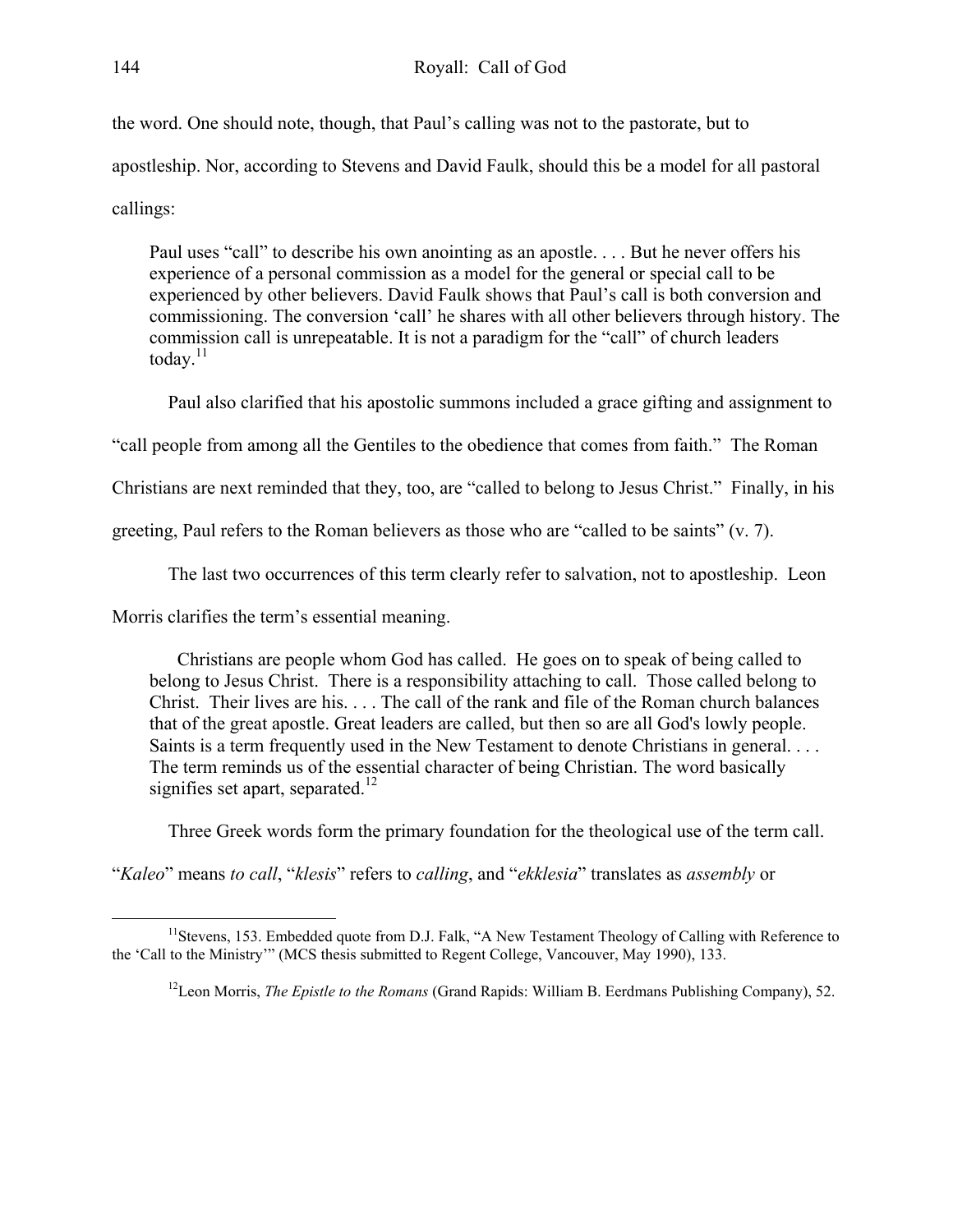*church*. [13](#page-6-0) L. Coenen describes *ecclesia*, especially in its usage in Acts, as descriptive of "those who follow the call of  $God''<sup>14</sup>$ 

*Kaleo*, a verb, is used in three basic senses. First, at its most literal level, one might say,

"John called Cindy to tell her about the party." Additionally, *kaleo* can refer to the naming of

something or someone; thus, "John called me Hercules." The third sense is more relevant to this

study. *Kaleo* is regularly used in a more technical sense throughout the epistles, to refer to God's

calling of a person to salvation in Christ, or to the vocational or lifestyle implications of that

call.<sup>15</sup> Dunn states its essential meaning thus:

Paul's readers defined precisely as 'the called,' those whose lives had been determined by God's summons, who had been drawn into God's ongoing purpose by the power of that call (Rom. 1:6-7; 8:28, 30; 1 Cor. 1:2, 9, 24; 7:15, 17-24; Gal. 1:6; 5:8, 13; etc.—see TDNT 3:488-89, 494). Within that calling, which is one of the distinguishing features of all those belonging to Christ, Paul's thinks of a calling to a specific task (Rom. 1:1; 1 Cor. 1:1), though in both cases he takes care to assure that the idea of a specific calling cannot be separated from the calling of all (Rom. 1:6-7; 1 Cor. 1:2, cf. Str.-B, 3:1-2).<sup>16</sup>

Schmidt further states,

If Jesus does the calling in the Gospels, he does so in fulfillment of a divine function, and the proper response is faith, which carries with it not only discipleship, but also the blessings of salvation. Behind the term, then, stands the whole work of God, through Christ, in judgment and grace. This takes place either directly, with Jesus' own calling or in the gospel ministry (cf. 2 Thess. 2:14).<sup>17</sup>

<span id="page-6-3"></span> $16$ Dunn, 8-9.

<span id="page-6-4"></span> $17$ Schmidt, 395.

<span id="page-6-0"></span><sup>&</sup>lt;sup>13</sup>K. L. Schmidt, III, "kaleo, klesis and ecclesia" in Theological Dictionary of the New Testament: Abridged *in One Volume,* eds. Gerhard Kittel and Gerhard Friedrich, translated and abridged by G. W. Bromiley (Grand Rapids: William B. Eerdmans Publishing Company, 1985), 394-397.

<sup>14</sup>L. Coenen, *"*Church" in *The New International Dictionary of New Testament Theology*, vol. 1, ed. Colin Brown (Grand Rapids: Zondervan Publishing House), 305.

<span id="page-6-2"></span><span id="page-6-1"></span> $15$ Kittel, 394-395.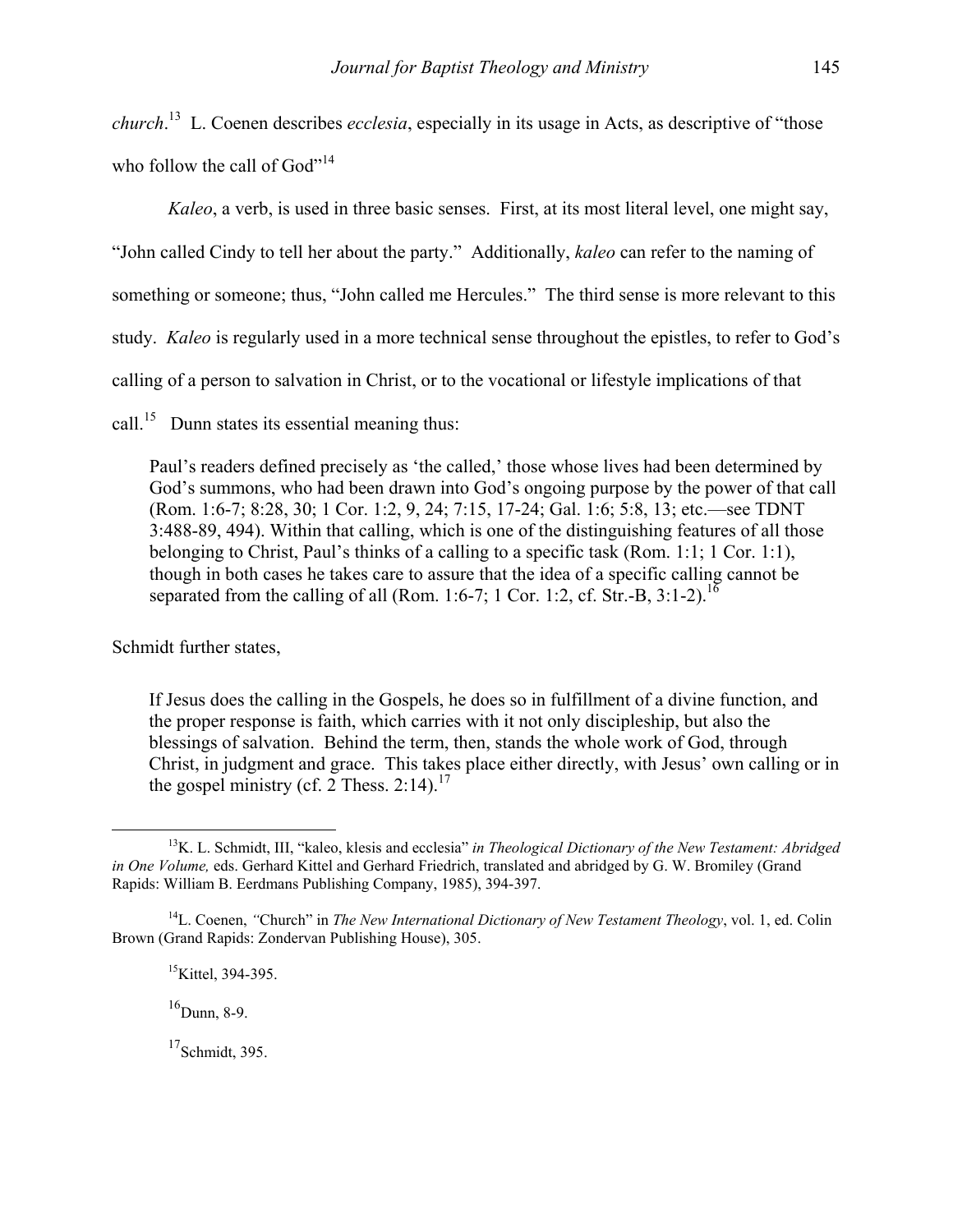Believers are called beyond the salvific and vocational implications of their call, as expressed in Scripture, to certain lifestyle implications of that divine summons as well. Christians are called to *repentance* (Matt. 9:13), to *fellowship with his Son* (1 Cor. 1:9), to *peace* (1 Cor. 7:15), in *grace* (Gal. 1:6), to *freedom* (Gal. 5:13), to *his kingdom and glory* (1 Thess. 2:12), in *holiness* (1 Thess. 4:7), to *eternal life* (1 Tim. 6:12), to *light* (1 Pet. 2:9), to *suffering* (1 Pet. 2:20-21) [emphasis mine].<sup>18</sup> Each of these uses of *kaleo* refers to actions or implications which arise in response to or as a result of living out the overarching call to salvation and discipleship.

*Klesis*, a noun, refers to the summons one has received in Christ. The Corinthian believers are urged to consider their call. (1 Cor. 1:26). The saints at Ephesus are urged to live worthy of their call (Eph. 4:1). Second Peter's readers are urged to confirm their call and election (2 Pet. 1:10).

In light of these passages, I would conclude that the call of God is essentially a call to a saving relationship with Jesus Christ. This relationship includes the necessity for a manner of life that reflects the high honor of that relationship. Yet it also includes a missional element—for all believers. This vocational call has also been variously referred to as a secret call or a particular call. H. Richard Niebuhr included this element in his classic formulation:

- The call to be a Christian
- The secret call involving a vocational choice or summons.
- The providential call that makes up the intellectual, psychological and moral qualifications of the individual for ministry.
- The ecclesiastical call which involves the recognition by a particular church of the former three callings, often connected with ordination.

However, for Niebuhr, the latter three callings, including the secret call, are reserved for clergy.<sup>19</sup>

<span id="page-7-1"></span><span id="page-7-0"></span> $18$ Ibid.

<sup>19</sup>H. Richard Niebuhr, Daniel Day Williams and James M. Gustafson, *The Purpose of the Church and Its Ministry, Reflections on the Aims of Theological Education* (New York: Harper & Brothers, 1956), p. 64.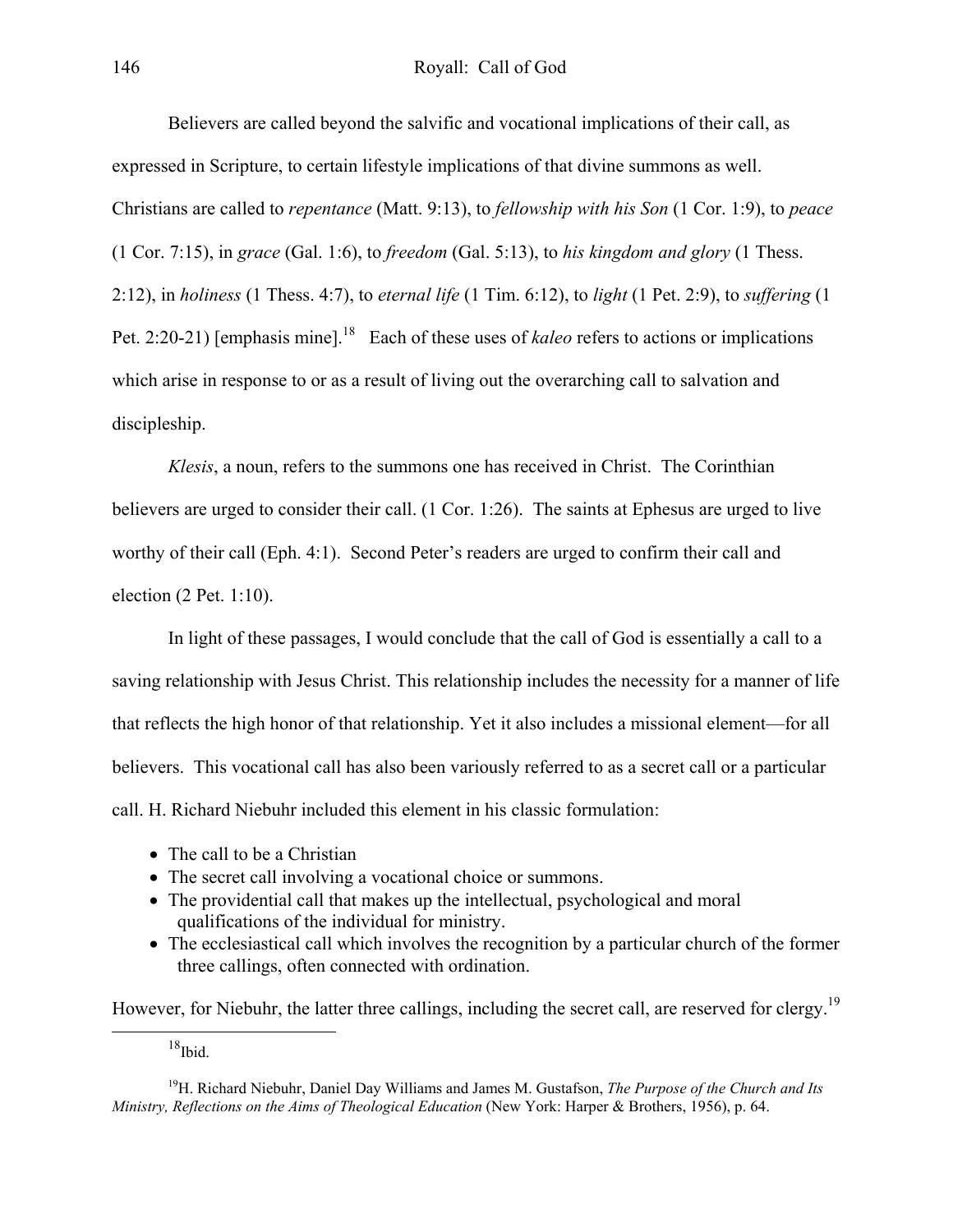Stevens distinguishes between four categories of calling:

- An effectual call to become a disciple.
- A providential call, including one's personality, circumstances of upbringing and opportunities.
- A charismatic call, involving one's spiritual gifting.
- A heart call, meaning the desires one has for a particular task.<sup>20</sup>

While these categories are somewhat helpful, he goes on to question whether a secret—or vocational—call experience is even necessary or normative.<sup>21</sup> This stance cuts against much Christian tradition and is, I believe, an overreach biblically.

It seems that much of the literature seems to force one to an extreme of either exalting a special call for the few, or denying such a call to all. A better position would be to recognize that one's calling does indeed include a particular mission, though it may be recognized in various ways. Some Christians come to an understanding of their particular vocational callings through intense and profound religious experiences, others through a growing awareness of giftedness and need, still others through the simple process of doing ministry. Regardless of the avenue through which that calling travels, it belongs to all believers. Smith indicates such when he suggests three callings for all believers:

We can understand the call of God in three distinct ways. First, there is a call to be a Christian. . . . All aspects of our lives flow from and find meaning in the fact that we, the church, are a called people. Nothing matters more to us than that we are called. This calling is a gift—an invitation offered to us in the mercy of God to become his people and walk in faith and obedience to his Word. It is, essentially, a call to God's salvation.

Second, for each individual there is a specific call—a defining purpose or mission, a reason for being. Every individual is called of God to respond uniquely through service in the world. We can only understand this second meaning of calling in light of the first: when we fulfill our specific vocation we are living out the full implications of what it means to follow Jesus. Therefore, while we all have a general call to love God and neighbor, each of us follows our Lord differently. He calls us all to follow him, and once we accept that

<span id="page-8-0"></span> $20$ Stevens, 80-82.

<span id="page-8-1"></span><sup>21</sup>Ibid., 82ff. Cf. 152-159.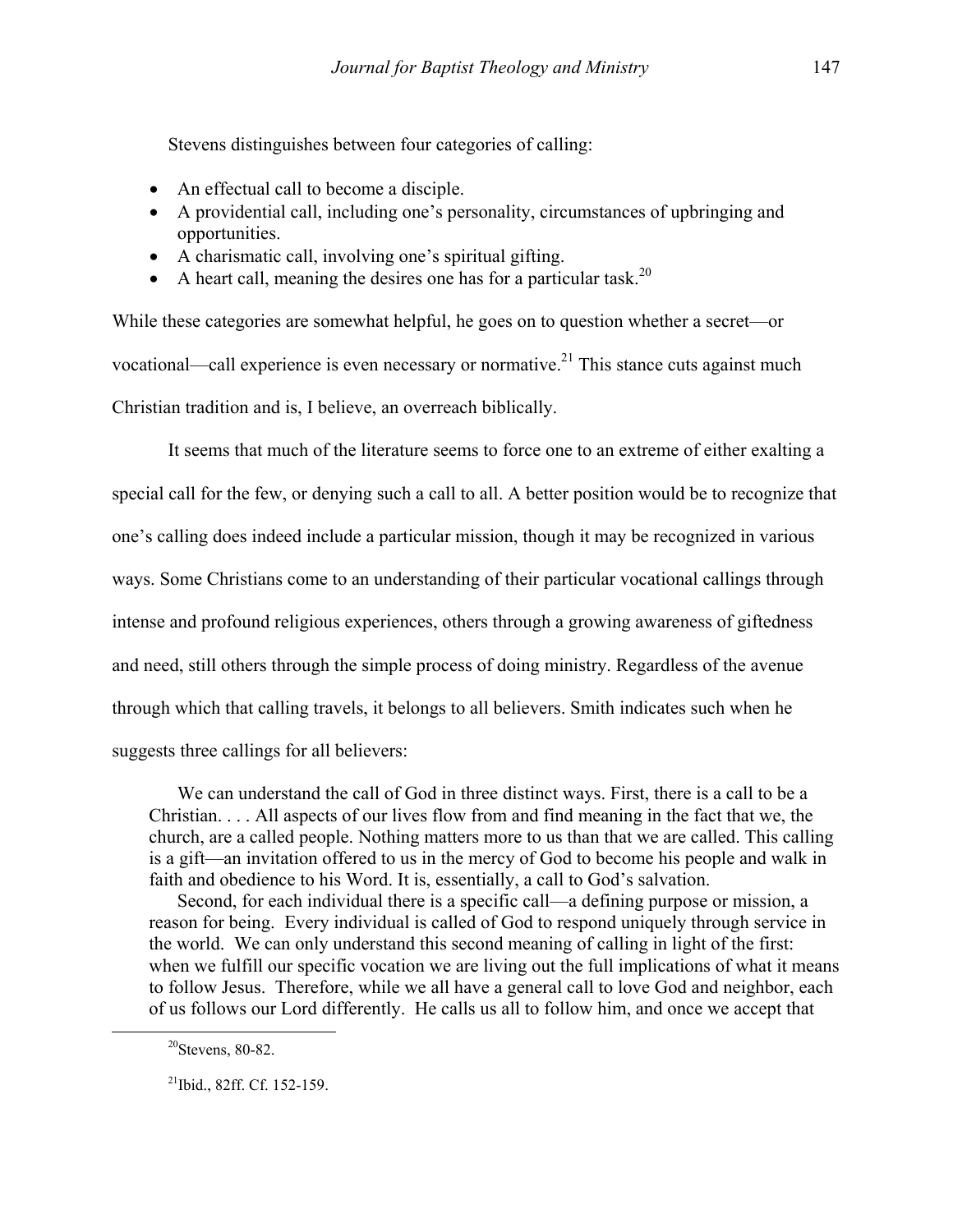call each of us is honored with a unique call that is an integral part of what it means to follow him. The second experience of call is derived from the first.

Third, there is the calling that we face each day in response to the multiple demands on our lives—our immediate duties and responsibilities: the call to be present to my sons when they are competing athletically, or to help out in my local church, or to respond to some other specific and important need that comes before me. These are my tasks; they are not burdens, but are those things that are placed before me today by God.<sup>[22](#page-9-0)</sup>

In light of this understanding, is it still right to speak of a *call* to be a pastor? Certainly, so long as one does not see that calling as the only valid one, or as a higher calling than the essential one, which is "to belong to Jesus Christ." Within that salvific call is a call to be on mission with God, and for his Kingdom that is specific to each individual. Likewise, Christians should understand that ministry assignments are not always a life sentence. Since the basic calling for a Christian is to belong to Jesus Christ, and since there is a lack of biblical evidence showing all vocational "callings" to be lifelong in duration, one should give deference to one's owner; that is to Jesus Christ.<sup>23</sup> Jesus alone should determine where, when, and for how long his servants should serve him in a particular task.

A more biblically sound understanding of call serves to correct several problems within churches. First, it invites all Christians to live out their calling in its most complete sense. Laypersons will no longer see themselves as consumers and spectators of a ministry that is to be performed by religious professionals. Instead, each should discover and live out the vocational and lifestyle implications of his or her own calling as a full partner in the Church. Pastors will no longer be exhausted by the physical and emotional burden of being the lone person doing the lion's share of the ministry in the church. The load will be shared with a whole church full of ministers. Stevens envisions the positive potential:

<span id="page-9-1"></span><span id="page-9-0"></span> $^{22}$ Smith, 9-10.

<sup>&</sup>lt;sup>23</sup>Stephen, for example, was first set apart as a deacon (or one of the seven), became an evangelist and worker of miracles, then climaxed his service as an apologist and martyr (Acts 6:5-7:50).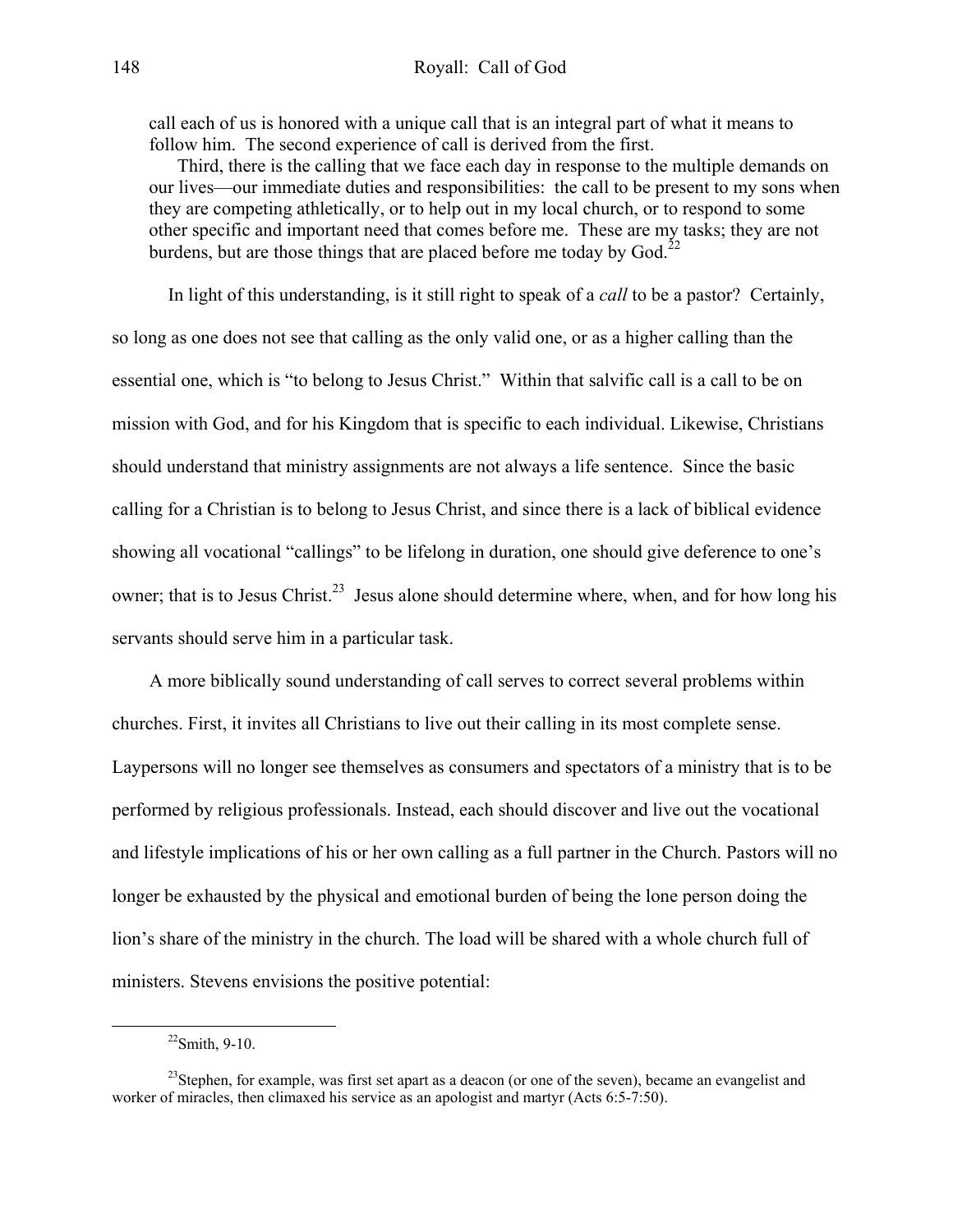What would happen if we reinstated the ministry of the whole people of God? . . . Consider what it would mean for pastors, now liberated from the impossible task of being the comprehensive, all-encompassing ministers of the church, to be able to exercise their gifts of leadership to empower people to grow corporately and individually into maturity. Think of a church of two hundred ministers ministering seven days a week in all the contexts which our sovereign God has placed those members. They do not have to be persuaded or inveigled into going into the world; they are already there. Envision the waiting world closed countries, partially Christian countries, nominally Christian countries, post-Christian countries. We can never reach the world for Christ by sending fully-supported missionaries. We must mobilize the whole people of  $God.<sup>24</sup>$  $God.<sup>24</sup>$  $God.<sup>24</sup>$ 

Frank Tillapaugh and Richard Heart agree: "Sitting in the pews of churches across America are literally millions of Christ-ones who are God's gift to a hurting nation. They are mechanics, doctors, tutors, and entrepreneurs, whose hearts break for the homeless, the hungry, the addicted etc. Ninety-eight percent of America's Christ-ones are not ordained ministers, but their callings to ministry are just as important as the pastor's calling. $125$  $125$ 

As more Christians embrace a vocational calling for all believers, other church practices may also need to be re-examined against the new paradigm. For example, if second staff members are just as called as the senior pastor to their ministries, should their "call" be automatically negated when a new pastor comes to the church? Perhaps the Church has borrowed more from the business world than from the Bible when a new pastor brings in his own team without first considering whether God had changed the call of the current staff persons. This is where the ecclesiastical call may serve as a corrective to the individual call.

Finally, although many scholars have visited the issue of the call of God, including arguments for extending the vocational aspect of calling to laity, more needs to be done to weave this into the fabric of church life. All believers need to fully embrace their calling in Christ. This includes becoming passionately committed to the person of Christ in discipleship and lifestyle. It

<span id="page-10-0"></span> $^{24}$ Stevens, 158.

<span id="page-10-1"></span><sup>25</sup>Frank Tillapaugh and Richard Heart, *Calling* (Monument, CO: Dreamtime Publishing, 1997) 11.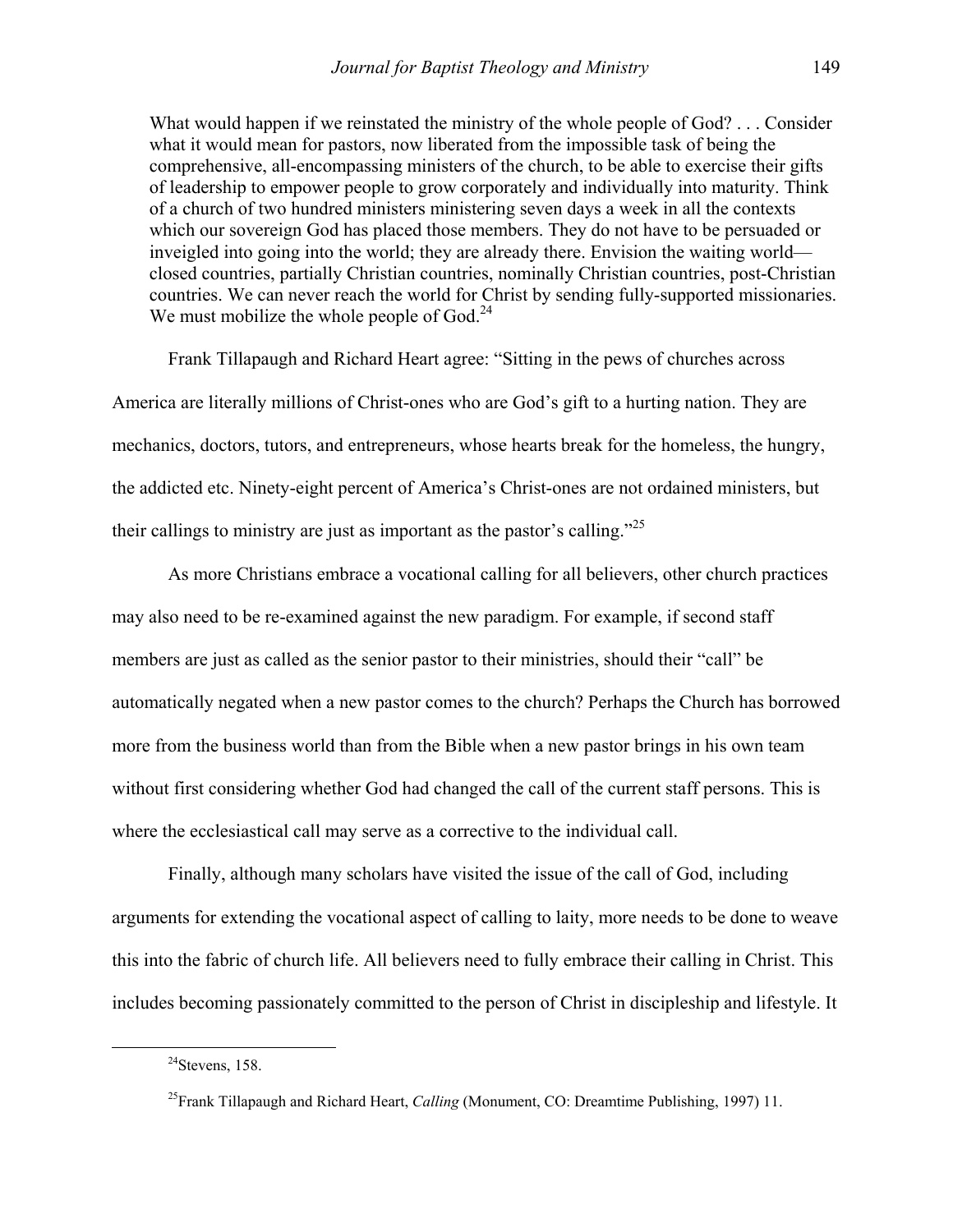should also include understanding and embracing the ministry function they have within the Body of Christ. They should stand alongside those typically referred to as 'clergy' functioning fully as partners in a common ministry.

Since all callings are indeed sacred and valuable, the Church might, for instance consider finding suitable ways of commissioning its members to their particular callings. This can be done without challenging the well-established practice of ordination for pastoral staff. Some would call ordination itself into question, viewing the practice as extrabiblical and/or unnecessary<sup>26</sup>. However, such a drastic move is not required to restore every-member ministry within churches.

Resources for calling out the called are now burgeoning. Tillapaugh was a leading popularizer of every-member ministry through his books *Unleashing The Churc[h27](#page-11-1)* and a followup book *Calling*. [28](#page-11-2) Gordon T. Smith's more recent book, *Courage and Calling*, cited earlier, focuses especially on ways to help the reader to discern his or her vocational calling. Likewise, Rick Warren's popular book *The Purpose Driven Life* guides people through *Forty Days of Purpose* where gifts, passion and purpose are clarified.<sup>29</sup> Church Resource Ministries through their *Focused Living Retreats*, offer church members a twelve-hour small groups process for understanding their own particular calling. This excellent approach helps participants integrate past experiences with scriptural revelation through a small groups process to develop their own

<span id="page-11-0"></span> $^{26}$ Tillapaugh and Heart, 156-158.

<span id="page-11-1"></span><sup>27</sup>Frank R Tillapaugh, *Unleashing the Church* (Ventura, CA: GL Publications, 1982).

<span id="page-11-2"></span><sup>&</sup>lt;sup>28</sup>See footnote 22, above.

<span id="page-11-3"></span><sup>29</sup>Rick Warren, *The Purpose Driven Life* (Grand Rapids: Zondervan Publishing Company, 2002).